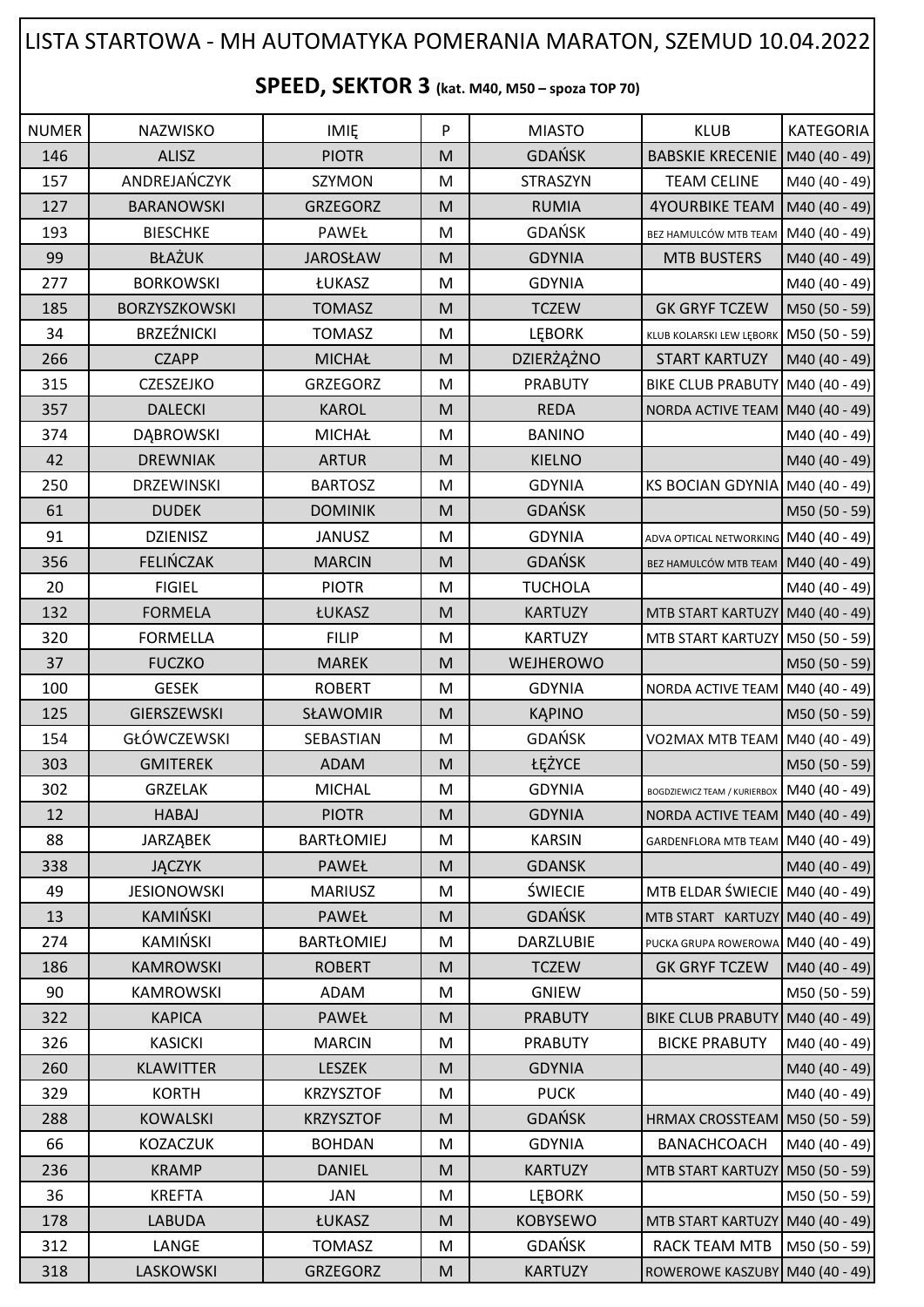| 327 | <b>LESICZKA</b>    | <b>WOJCIECH</b>   | M | <b>KWIDZYN</b>       |                                          | M40 (40 - 49)   |
|-----|--------------------|-------------------|---|----------------------|------------------------------------------|-----------------|
| 337 | LESZCZYŃSKI        | <b>DARIUSZ</b>    | M | WEJHEROWO            |                                          | M40 (40 - 49)   |
| 137 | LESZCZYŃSKI        | <b>MARIUSZ</b>    | M | <b>GDYNIA</b>        | VO2MAX MTB TEAM   M50 (50 - 59)          |                 |
| 296 | LEŚNIEWSKI         | <b>MIŁOSZ</b>     | M | <b>TORUŃ</b>         |                                          | M40 (40 - 49)   |
| 317 | LEWANDOWSKI        | <b>ROBERT</b>     | M | <b>KARTUZY</b>       | ROWEROWE KASZUBY                         | M40 (40 - 49)   |
| 9   | LUBAŃSKI           | <b>MICHAŁ</b>     | M | <b>LEBORK</b>        |                                          | M40 (40 - 49)   |
| 10  | LUDWINIAK          | <b>KONRAD</b>     | M | GDAŃSK               | MH AUTOMATYKA                            | M40 (40 - 49)   |
| 257 | ŁAPIGROWSKI        | <b>JAN</b>        | M | <b>LEBORK</b>        | STOWARZYSZENIE 42,2 LĘBORK               | M40 (40 - 49)   |
| 70  | ŁAWNICKI           | <b>KONRAD</b>     | M | <b>GDAŃSK</b>        |                                          | M40 (40 - 49)   |
| 289 | MACIEJEWSKI        | SŁAWOMIR          | M | <b>LEBORK</b>        | KLUB KOLARSKI LEW LĘBORK                 | M50 (50 - 59)   |
| 6   | <b>MARCZYK</b>     | <b>ROMAN</b>      | M | <b>WIELKI KLINCZ</b> |                                          | M40 (40 - 49)   |
| 291 | MAZURKIEWICZ       | <b>CEZARY</b>     | M | <b>KOSZALIN</b>      |                                          | M40 (40 - 49)   |
| 97  | <b>MILBROD</b>     | <b>DARIUSZ</b>    | M | <b>GDYNIA</b>        | <b>MTB BUSTERS</b>                       | M40 (40 - 49)   |
| 335 | <b>MODRZEWSKI</b>  | <b>BOGUMIŁ</b>    | M | <b>PRABUTY</b>       | <b>BICKE CLUB PRABUTY</b>                | M50 (50 - 59)   |
| 16  | <b>MOLENDOWSKI</b> | PAWEŁ             | M | <b>GDYNIA</b>        | ZDROWY ROWER TEAM   M40 (40 - 49)        |                 |
| 294 | <b>MROCZKA</b>     | ŁUKASZ            | M | <b>KOPANINO</b>      |                                          | M40 (40 - 49)   |
| 164 | <b>MROZOWICZ</b>   | <b>CEZARY</b>     | M | <b>GDAŃSK</b>        | CEZARY FIT BIKE/NEXUS TEAM               | M40 (40 - 49)   |
| 62  | <b>OBREBSKI</b>    | <b>GRZEGORZ</b>   | M | <b>RUMIA</b>         |                                          | M40 (40 - 49)   |
| 18  | ORZECH             | <b>MACIEJ</b>     | M | <b>GDYNIA</b>        | ZDROWYROWER TEAM                         | M50 (50 - 59)   |
| 340 | <b>OSTROWSKI</b>   | PAWEŁ             | M | <b>BRODNICA</b>      |                                          | M40 (40 - 49)   |
| 238 | PIECHNA            | <b>JAROSŁAW</b>   | M | <b>ŚWIECIE</b>       |                                          | M40 (40 - 49)   |
| 377 | PIENCZYN           | <b>MACIEJ</b>     | M | WEJHEROWO            | NORDA ACTIVE TEAM M40 (40 - 49)          |                 |
| 323 | <b>PIETROSIUK</b>  | <b>MICHAŁ</b>     | M | <b>GDAŃSK</b>        | SKŻ ERGO HESTIA SOPOT                    | $MA0(40 - 49)$  |
| 96  | PRZYBYSZ           | GRZEGORZ          | M | <b>RUMIA</b>         |                                          | M40 (40 - 49)   |
| 26  | <b>ROPPEL</b>      | <b>RAFAŁ</b>      | M | <b>GDAŃSK</b>        | RAFOS RACING TEAM M40 (40 - 49)          |                 |
| 124 | <b>ROSENAU</b>     | SEBASTIAN         | M | <b>WYSTEP</b>        | SKRA PATEREK IT-ROS TEAM   M40 (40 - 49) |                 |
| 74  | <b>ROSZAK</b>      | ADAM              | M | <b>GDAŃSK</b>        |                                          | M40 (40 - 49)   |
| 67  | <b>RYZA</b>        | ADAM              | M | GDAŃSK               | KIETA MJE SPOWALNIA !!! M40 (40 - 49)    |                 |
| 362 | <b>RZĄDCA</b>      | <b>MARCIN</b>     | M | <b>KWIDZYN</b>       |                                          | M40 (40 - 49)   |
| 313 | <b>SIKORSKI</b>    | <b>MACIEJ</b>     | M | <b>TCZEW</b>         | <b>GK GRYF TCZEW</b>                     | M40 $(40 - 49)$ |
| 60  | SKOLIMOWSKI        | WALDEMAR          | M | <b>GDAŃSK</b>        | MH AUTOMATYKA                            | M50 (50 - 59)   |
| 58  | <b>SKWIRA</b>      | <b>WOJCIECH</b>   | M | <b>GDAŃSK</b>        | MPL TECHMA                               | M40 (40 - 49)   |
| 355 | <b>STACHURSKI</b>  | <b>WOJCIECH</b>   | M | <b>GDAŃSK</b>        | BEZ HAMULCÓW MTB TEAM   M40 (40 - 49)    |                 |
| 249 | STANISZEWSKI       | <b>BARTOSZ</b>    | M | <b>GDYNIA</b>        | <b>BOGDZIEWICZ TEAM CUMULUS</b>          | M40 (40 - 49)   |
| 59  | <b>STEPNOWSKI</b>  | <b>JAROSLAW</b>   | M | <b>GDYNIA</b>        | MH AUTOMATYKA                            | $M40(40-49)$    |
| 40  | <b>STROJK</b>      | <b>BARTOSZ</b>    | M | <b>GDYNIA</b>        |                                          | M40 (40 - 49)   |
| 209 | <b>SUDOŁ</b>       | <b>DOMINIK</b>    | М | <b>KWIDZYN</b>       | KKK DZIKI TEAM KWIDZYN                   | M40 (40 - 49)   |
| 349 | SZCZYBURA          | REMIGIUSZ         | M | <b>TCZEW</b>         | <b>GK GRYF TCZEW</b>                     | M40 (40 - 49)   |
| 330 | <b>SZEMIS</b>      | <b>KRZYSZTOF</b>  | M | <b>STRASZYN</b>      |                                          | M40 (40 - 49)   |
| 314 | SZMISZKE           | <b>ROBERT</b>     | M | <b>PRABUTY</b>       | <b>BIKE CLUB PRABUTY</b>                 | M50 (50 - 59)   |
| 98  | <b>SZUL</b>        | <b>BARTŁOMIEJ</b> | M | <b>GDYNIA</b>        | RAMIRENT                                 | M40 (40 - 49)   |
| 306 | <b>SZYMANEK</b>    | <b>MARCIN</b>     | M | ŻARNOWIEC            |                                          | M40 (40 - 49)   |
| 243 | SZYMAŃSKI          | ADAM              | M | <b>LEBORK</b>        | LĘBORK BIEGACZE 42,2 M40 (40 - 49)       |                 |
| 54  | <b>TYLAK</b>       | <b>GRZEGORZ</b>   | M | <b>GDYNIA</b>        | CMENTARIUM.PL                            | M40 (40 - 49)   |
| 287 | <b>ULENIECKI</b>   | <b>WITOLD</b>     | M | <b>GDAŃSK</b>        |                                          | M40 (40 - 49)   |
| 105 | <b>WOJEWODA</b>    | <b>ADAM</b>       | M | <b>RUMIA</b>         | NORDA ACTIVE TEAM                        | M40 (40 - 49)   |
| 166 | <b>WOLSKI</b>      | <b>MAREK</b>      | M | <b>GDAŃSK</b>        |                                          | M50 (50 - 59)   |
| 195 | <b>WOŹNIAK</b>     | SŁAWOMIR          | M | <b>GDYNIA</b>        |                                          | M50 (50 - 59)   |
| 159 | WRÓBLEWSKI         | <b>RAFAŁ</b>      | M | <b>GDAŃSK</b>        | <b>FILIPPO TEAM</b>                      | M50 (50 - 59)   |
| 292 | <b>WUTKOWSKI</b>   | <b>DAWID</b>      | M | <b>ŚLIWICE</b>       | <b>VUTKO.PL</b>                          | M40 (40 - 49)   |